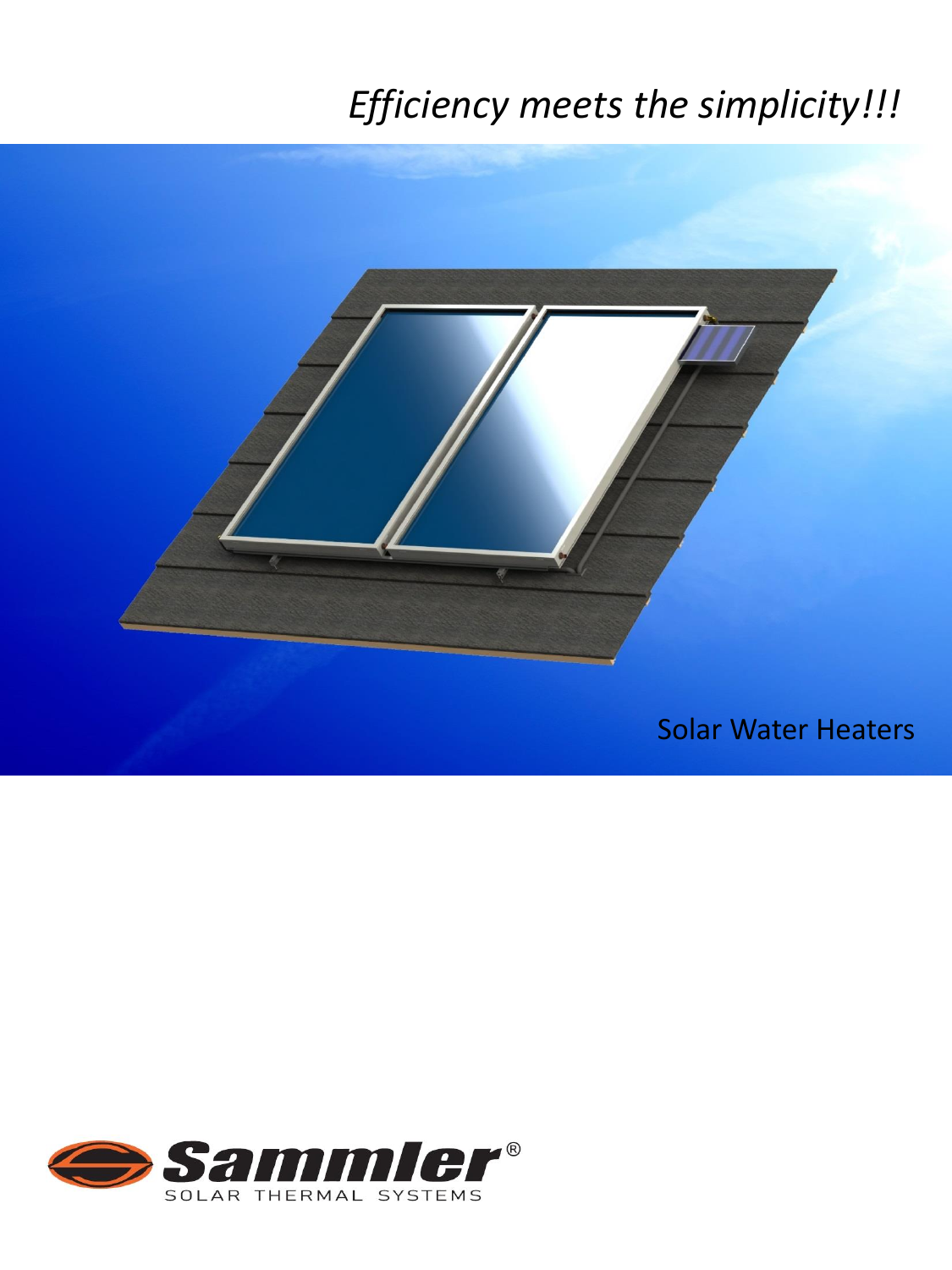## *System Configuration*



#### *Advantages…*

- *High efficient collectors*
- *Special design jacket, heat exchanger*
- *PV driven pump – zero energy consumption*
- *Clariant thermal fluid – absolute antifreeze protection*
- *Complete mounting hardware. Fittings, valves, glycol included*
- *All in a single kit – Simple and fast installation*
- *SRCC OG-300 certified system*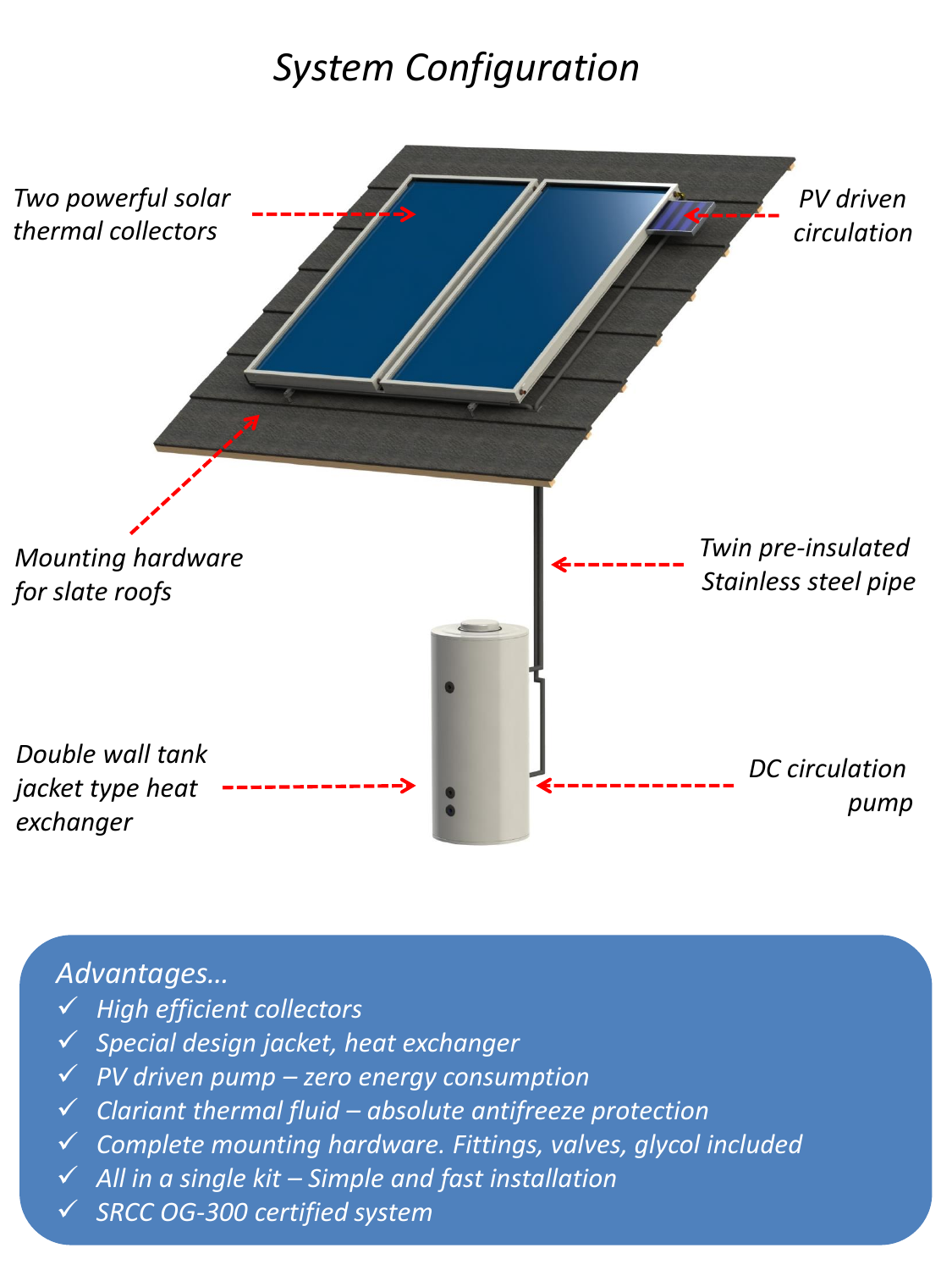### *Solar Collector*



#### *Solar Tank*